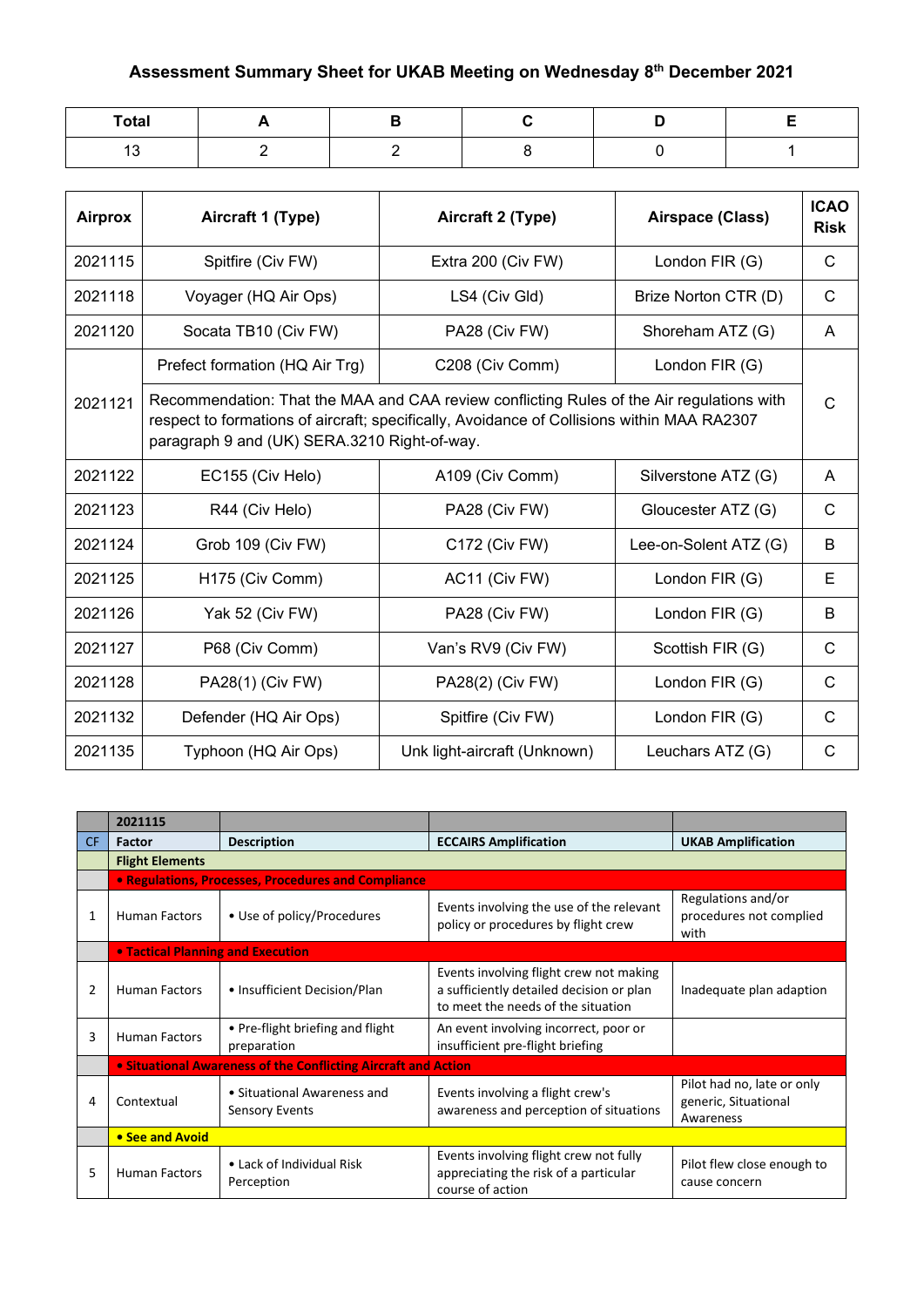6 Human Factors • Perception of Visual Information

Events involving flight crew incorrectly perceiving a situation visually and then taking the wrong course of action or path of movement

|           | 2021118                                   |                                                                |                                                                                                                                                             |                                                                                                 |
|-----------|-------------------------------------------|----------------------------------------------------------------|-------------------------------------------------------------------------------------------------------------------------------------------------------------|-------------------------------------------------------------------------------------------------|
| <b>CF</b> | <b>Factor</b>                             | <b>Description</b>                                             | <b>ECCAIRS Amplification</b>                                                                                                                                | <b>UKAB Amplification</b>                                                                       |
|           | <b>Ground Elements</b>                    |                                                                |                                                                                                                                                             |                                                                                                 |
|           | <b>.</b> Situational Awareness and Action |                                                                |                                                                                                                                                             |                                                                                                 |
| 1         | <b>Human Factors</b>                      | • ANS Traffic Information<br>Provision                         | Provision of ANS traffic information                                                                                                                        | TI not provided, inaccurate,<br>inadequate, or late                                             |
| 2         | Human Factors                             | • Conflict Resolution-<br>Inadequate                           | An event involving the inadequate<br>provision of conflict resolution                                                                                       |                                                                                                 |
| 3         | <b>Human Factors</b>                      | • Expectation/Assumption                                       | Events involving an individual or a crew/<br>team acting on the basis of expectation<br>or assumptions of a situation that is<br>different from the reality |                                                                                                 |
| 4         | Contextual                                | • Traffic Management<br><b>Information Action</b>              | An event involving traffic management<br>information actions                                                                                                | The ground element had only<br>generic, late or no Situational<br>Awareness                     |
|           | <b>Flight Elements</b>                    |                                                                |                                                                                                                                                             |                                                                                                 |
|           |                                           | <b>• Regulations, Processes, Procedures and Compliance</b>     |                                                                                                                                                             |                                                                                                 |
| 5         | <b>Human Factors</b>                      | • Use of policy/Procedures                                     | Events involving the use of the relevant<br>policy or procedures by flight crew                                                                             | Regulations and/or procedures<br>not complied with                                              |
|           | <b>• Tactical Planning and Execution</b>  |                                                                |                                                                                                                                                             |                                                                                                 |
| 6         | <b>Human Factors</b>                      | • Airspace Infringement                                        | An event involving an infringement /<br>unauthorized penetration of a controlled<br>or restricted airspace.                                                 | E.g. ATZ or Controlled Airspace                                                                 |
| 7         | <b>Human Factors</b>                      | • Communications by Flight<br>Crew with ANS                    | An event related to the communications<br>between the flight crew and the air<br>navigation service.                                                        | Pilot did not request<br>appropriate ATS service or<br>communicate with appropriate<br>provider |
| 8         | <b>Human Factors</b>                      | • Insufficient Decision/Plan                                   | Events involving flight crew not making a<br>sufficiently detailed decision or plan to<br>meet the needs of the situation                                   | Inadequate plan adaption                                                                        |
|           |                                           | • Situational Awareness of the Conflicting Aircraft and Action |                                                                                                                                                             |                                                                                                 |
| 9         | Contextual                                | • Situational Awareness<br>and Sensory Events                  | Events involving a flight crew's<br>awareness and perception of situations                                                                                  | Pilot had no, late or only<br>generic, Situational Awareness                                    |
|           |                                           | <b>• Electronic Warning System Operation and Compliance</b>    |                                                                                                                                                             |                                                                                                 |
| 10        | Technical                                 | • ACAS/TCAS System<br>Failure                                  | An event involving the system which<br>provides information to determine<br>aircraft position and is primarily<br>independent of ground installations       | Incompatible CWS equipment                                                                      |
|           | • See and Avoid                           |                                                                |                                                                                                                                                             |                                                                                                 |
| 11        | <b>Human Factors</b>                      | • Perception of Visual<br>Information                          | Events involving flight crew incorrectly<br>perceiving a situation visually and then<br>taking the wrong course of action or path<br>of movement            | Pilot was concerned by the<br>proximity of the other aircraft                                   |

|    | 2021120                                                        |                                                      |                                                                                    |                                                                        |
|----|----------------------------------------------------------------|------------------------------------------------------|------------------------------------------------------------------------------------|------------------------------------------------------------------------|
| CF | <b>Factor</b>                                                  | <b>Description</b>                                   | <b>ECCAIRS Amplification</b>                                                       | <b>UKAB Amplification</b>                                              |
|    | <b>Flight Elements</b>                                         |                                                      |                                                                                    |                                                                        |
|    | <b>• Tactical Planning and Execution</b>                       |                                                      |                                                                                    |                                                                        |
|    | <b>Human Factors</b>                                           | • Action Performed Incorrectly                       | Events involving flight crew performing<br>the selected action incorrectly         | Incorrect or ineffective<br>execution                                  |
|    | <b>Human Factors</b>                                           | • Monitoring of Environment                          | Events involving flight crew not to<br>appropriately monitoring the<br>environment | Did not avoid/conform with<br>the pattern of traffic already<br>formed |
|    | • Situational Awareness of the Conflicting Aircraft and Action |                                                      |                                                                                    |                                                                        |
| 3  | Contextual                                                     | • Situational Awareness and<br><b>Sensory Events</b> | Events involving a flight crew's<br>awareness and perception of situations         | Pilot had no, late or only<br>generic, Situational<br>Awareness        |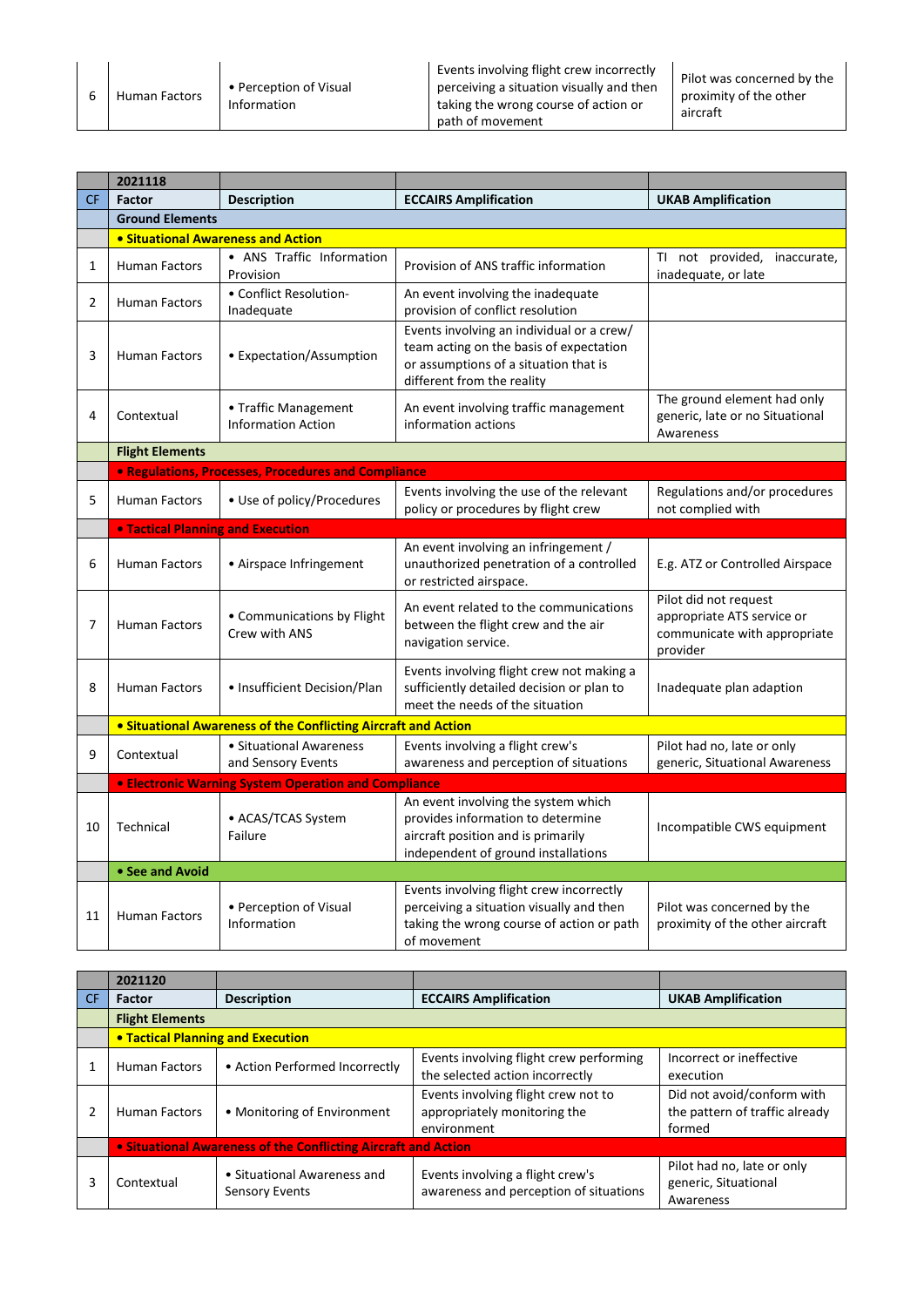| 4 | <b>Human Factors</b> | • Understanding/<br>Comprehension          | Events involving flight crew that did not<br>understand or comprehend a situation<br>or instruction                         | Pilot did not assimilate<br>conflict information                       |
|---|----------------------|--------------------------------------------|-----------------------------------------------------------------------------------------------------------------------------|------------------------------------------------------------------------|
|   | • See and Avoid      |                                            |                                                                                                                             |                                                                        |
| 5 | <b>Human Factors</b> | • Monitoring of Other Aircraft             | Events involving flight crew not fully<br>monitoring another aircraft                                                       | Non-sighting or effectively a<br>non-sighting by one or both<br>pilots |
| 6 | Contextual           | • Visual Impairment                        | Events involving impairment due to an<br>inability to see properly                                                          | One or both aircraft were<br>obscured from the other                   |
|   | • Outcome Events     |                                            |                                                                                                                             |                                                                        |
|   | Contextual           | • Near Airborne Collision with<br>Aircraft | An event involving a near collision by an<br>aircraft with an aircraft, balloon,<br>dirigible or other piloted air vehicles |                                                                        |

|           | 2021121                            |                                                                |                                                                                                                                                           |                                                                                     |
|-----------|------------------------------------|----------------------------------------------------------------|-----------------------------------------------------------------------------------------------------------------------------------------------------------|-------------------------------------------------------------------------------------|
| <b>CF</b> | <b>Factor</b>                      | <b>Description</b>                                             | <b>ECCAIRS Amplification</b>                                                                                                                              | <b>UKAB Amplification</b>                                                           |
|           | <b>Ground Elements</b>             |                                                                |                                                                                                                                                           |                                                                                     |
|           | • Situational Awareness and Action |                                                                |                                                                                                                                                           |                                                                                     |
| 1         | <b>Human Factors</b>               | Information<br>Traffic<br><b>ANS</b><br>$\bullet$<br>Provision | Provision of ANS traffic information                                                                                                                      | TI not provided, inaccurate,<br>inadequate, or late                                 |
|           | <b>Flight Elements</b>             |                                                                |                                                                                                                                                           |                                                                                     |
|           |                                    | <b>• Regulations, Processes, Procedures and Compliance</b>     |                                                                                                                                                           |                                                                                     |
| 2         | Organisational                     | • Flight Operations<br>Documentation and<br>Publications       | Flight Operations Documentation and<br>Publications                                                                                                       | Inadequate regulations or<br>procedures                                             |
|           |                                    | • Situational Awareness of the Conflicting Aircraft and Action |                                                                                                                                                           |                                                                                     |
| 3         | <b>Human Factors</b>               | • Lack of Action                                               | Events involving flight crew not taking<br>any action at all when they should have<br>done so                                                             | Pilot flew close enough to<br>cause concern despite<br><b>Situational Awareness</b> |
|           |                                    | • Electronic Warning System Operation and Compliance           |                                                                                                                                                           |                                                                                     |
| 4         | Contextual                         | • ACAS/TCAS TA                                                 | An event involving a genuine airborne<br>collision avoidance system/traffic alert<br>and collision avoidance system traffic<br>advisory warning triggered |                                                                                     |
|           | • See and Avoid                    |                                                                |                                                                                                                                                           |                                                                                     |
| 5         | <b>Human Factors</b>               | • Identification/Recognition                                   | Events involving flight crew not fully<br>identifying or recognising the reality of<br>a situation                                                        | Late sighting by one or both<br>pilots                                              |

|                | 2021122                |                                                                 |                                                                                    |                                                                          |
|----------------|------------------------|-----------------------------------------------------------------|------------------------------------------------------------------------------------|--------------------------------------------------------------------------|
| <b>CF</b>      | <b>Factor</b>          | <b>Description</b>                                              | <b>ECCAIRS Amplification</b>                                                       | <b>UKAB Amplification</b>                                                |
|                | <b>Ground Elements</b> |                                                                 |                                                                                    |                                                                          |
|                |                        | • Regulations, Processes, Procedures and Compliance             |                                                                                    |                                                                          |
| 1              | Organisational         | • Aeronautical Information<br>Services                          | An event involving the provision of<br>Aeronautical Information                    | The Ground entity's regulations or<br>procedures were inadequate         |
|                |                        | • Situational Awareness and Action                              |                                                                                    |                                                                          |
| $\overline{2}$ | Human<br>Factors       | • Conflict Detection - Not<br>Detected                          | An event involving Air Navigation<br>Services conflict not being<br>detected.      |                                                                          |
| 3              | Contextual             | • Traffic Management<br><b>Information Action</b>               | An event involving traffic<br>management information actions                       | The ground element had only generic,<br>late or no Situational Awareness |
|                | <b>Flight Elements</b> |                                                                 |                                                                                    |                                                                          |
|                |                        | • Regulations, Processes, Procedures and Compliance             |                                                                                    |                                                                          |
| 4              | Human<br>Factors       | • Flight Crew ATC Clearance<br>Deviation                        | An event involving a deviation<br>from an air traffic control<br>clearance.        |                                                                          |
| 5              | Organisational         | • Flight Operations<br>Documentation and<br><b>Publications</b> | <b>Flight Operations Documentation</b><br>and Publications                         | Inadequate regulations or procedures                                     |
| 6              | Human<br>Factors       | • Use of policy/Procedures                                      | Events involving the use of the<br>relevant policy or procedures by<br>flight crew | Regulations and/or procedures not<br>complied with                       |
|                |                        | <b>• Tactical Planning and Execution</b>                        |                                                                                    |                                                                          |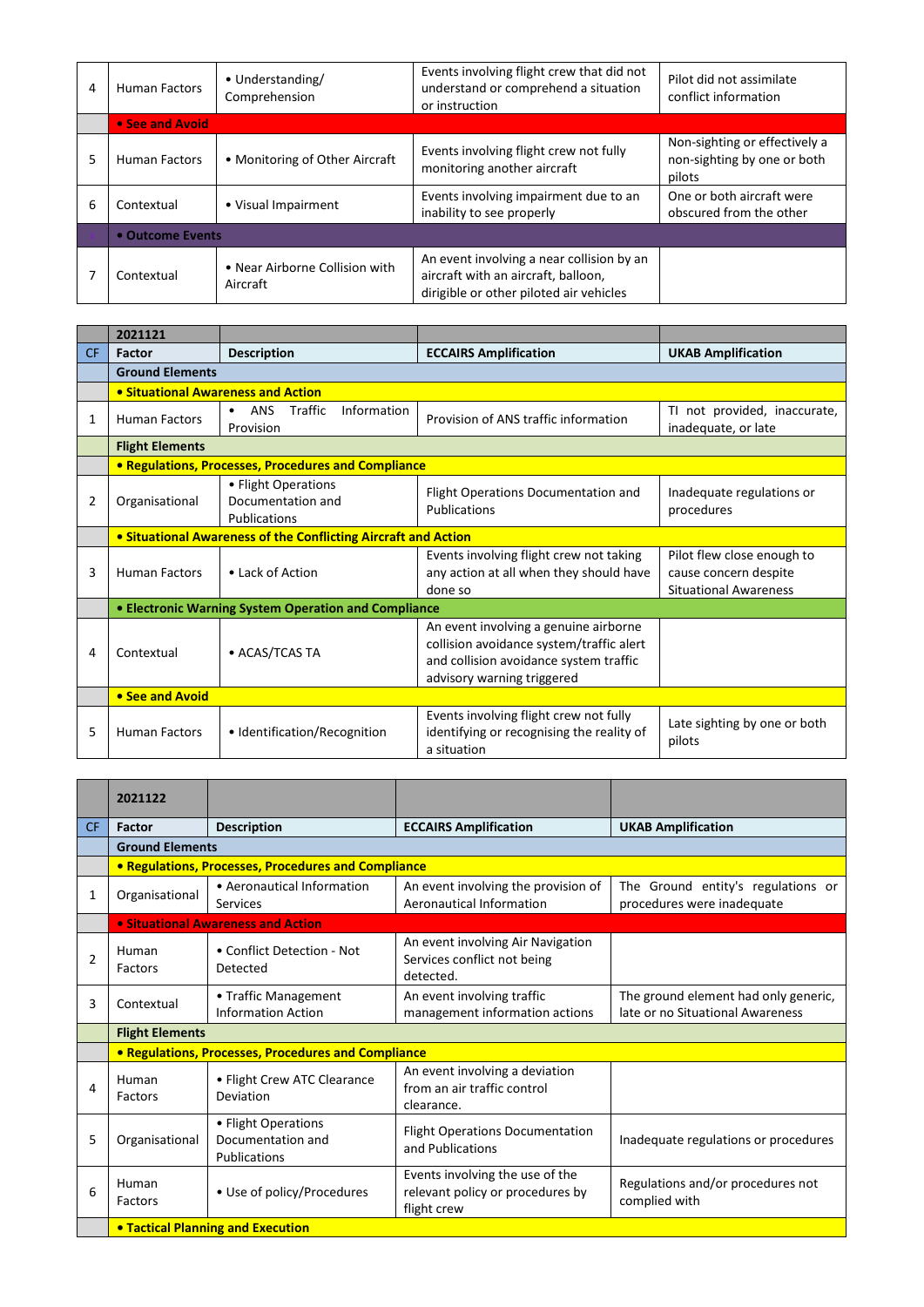| 7  | Human<br>Factors | • Action Performed<br>Incorrectly                              | Events involving flight crew<br>performing the selected action<br>incorrectly                                                  | Incorrect or ineffective execution                                                       |  |
|----|------------------|----------------------------------------------------------------|--------------------------------------------------------------------------------------------------------------------------------|------------------------------------------------------------------------------------------|--|
| 8  | Human<br>Factors | • Monitoring of Environment                                    | Events involving flight crew not to<br>appropriately monitoring the<br>environment                                             | Did not avoid/conform with the<br>pattern of traffic already formed                      |  |
|    |                  | • Situational Awareness of the Conflicting Aircraft and Action |                                                                                                                                |                                                                                          |  |
| 9  | Human<br>Factors | • Readback Incorrect                                           | An event involving incorrect<br>readback                                                                                       |                                                                                          |  |
| 10 | Contextual       | • Situational Awareness and<br><b>Sensory Events</b>           | Events involving a flight crew's<br>awareness and perception of<br>situations                                                  | Pilot had no, late or only generic,<br><b>Situational Awareness</b>                      |  |
|    |                  | <b>. Electronic Warning System Operation and Compliance</b>    |                                                                                                                                |                                                                                          |  |
| 11 | Human<br>Factors | • Response to Warning<br>System                                | An event involving the incorrect<br>response of flight crew following<br>the operation of an aircraft<br>warning system        | CWS misinterpreted, not optimally<br>actioned or CWS alert expected but<br>none reported |  |
|    | • See and Avoid  |                                                                |                                                                                                                                |                                                                                          |  |
| 12 | Human<br>Factors | • Monitoring of Other Aircraft                                 | Events involving flight crew not<br>fully monitoring another aircraft                                                          | Non-sighting or effectively a non-<br>sighting by one or both pilots                     |  |
| 13 | Contextual       | • Visual Impairment                                            | Events involving impairment due<br>to an inability to see properly                                                             | One or both aircraft were obscured<br>from the other                                     |  |
|    | • Outcome Events |                                                                |                                                                                                                                |                                                                                          |  |
| 14 | Contextual       | • Near Airborne Collision with<br>Aircraft                     | An event involving a near collision<br>by an aircraft with an aircraft,<br>balloon, dirigible or other piloted<br>air vehicles |                                                                                          |  |

|           | 2021123                                                        |                                                          |                                                                                                              |                                                                                                 |
|-----------|----------------------------------------------------------------|----------------------------------------------------------|--------------------------------------------------------------------------------------------------------------|-------------------------------------------------------------------------------------------------|
| <b>CF</b> | Factor                                                         | <b>Description</b>                                       | <b>ECCAIRS Amplification</b>                                                                                 | <b>UKAB Amplification</b>                                                                       |
|           | <b>Ground Elements</b>                                         |                                                          |                                                                                                              |                                                                                                 |
|           |                                                                | • Regulations, Processes, Procedures and Compliance      |                                                                                                              |                                                                                                 |
| 1         | <b>Human Factors</b>                                           | • ATM Regulatory Deviation                               | An event involving a deviation from an<br>Air Traffic Management Regulation.                                 | Regulations and/or procedures<br>not fully complied with                                        |
|           | • Manning and Equipment                                        |                                                          |                                                                                                              |                                                                                                 |
| 2         | Organisational                                                 | • ATM Staffing and<br>Scheduling                         | An event related to the planning and<br>scheduling of ATM personnel                                          |                                                                                                 |
|           | <b>.</b> Situational Awareness and Action                      |                                                          |                                                                                                              |                                                                                                 |
| 3         | <b>Human Factors</b>                                           | • Conflict Detection - Not<br>Detected                   | An event involving Air Navigation<br>Services conflict not being detected.                                   |                                                                                                 |
| 4         | <b>Human Factors</b>                                           | • Task Monitoring                                        | Events involving an individual or a<br>crew/team not appropriately<br>monitoring their performance of a task | Controller engaged in other<br>tasks                                                            |
| 5         | Contextual                                                     | • Traffic Management<br><b>Information Action</b>        | An event involving traffic management<br>information actions                                                 | The ground element had only<br>generic, late or no Situational<br>Awareness                     |
|           | <b>Flight Elements</b>                                         |                                                          |                                                                                                              |                                                                                                 |
|           |                                                                | • Regulations, Processes, Procedures and Compliance      |                                                                                                              |                                                                                                 |
| 6         | Organisational                                                 | • Flight Operations<br>Documentation and<br>Publications | Flight Operations Documentation and<br>Publications                                                          | Inadequate regulations or<br>procedures                                                         |
|           | <b>. Tactical Planning and Execution</b>                       |                                                          |                                                                                                              |                                                                                                 |
| 7         | <b>Human Factors</b>                                           | • Communications by Flight<br>Crew with ANS              | An event related to the<br>communications between the flight<br>crew and the air navigation service.         | Pilot did not request<br>appropriate ATS service or<br>communicate with appropriate<br>provider |
|           | • Situational Awareness of the Conflicting Aircraft and Action |                                                          |                                                                                                              |                                                                                                 |
| 8         | Contextual                                                     | • Situational Awareness and<br><b>Sensory Events</b>     | Events involving a flight crew's<br>awareness and perception of<br>situations                                | Pilot had no, late or only<br>generic, Situational Awareness                                    |
|           | • See and Avoid                                                |                                                          |                                                                                                              |                                                                                                 |
| 9         | <b>Human Factors</b>                                           | • Monitoring of Other<br>Aircraft                        | Events involving flight crew not fully<br>monitoring another aircraft                                        | Non-sighting or effectively a<br>non-sighting by one or both<br>pilots                          |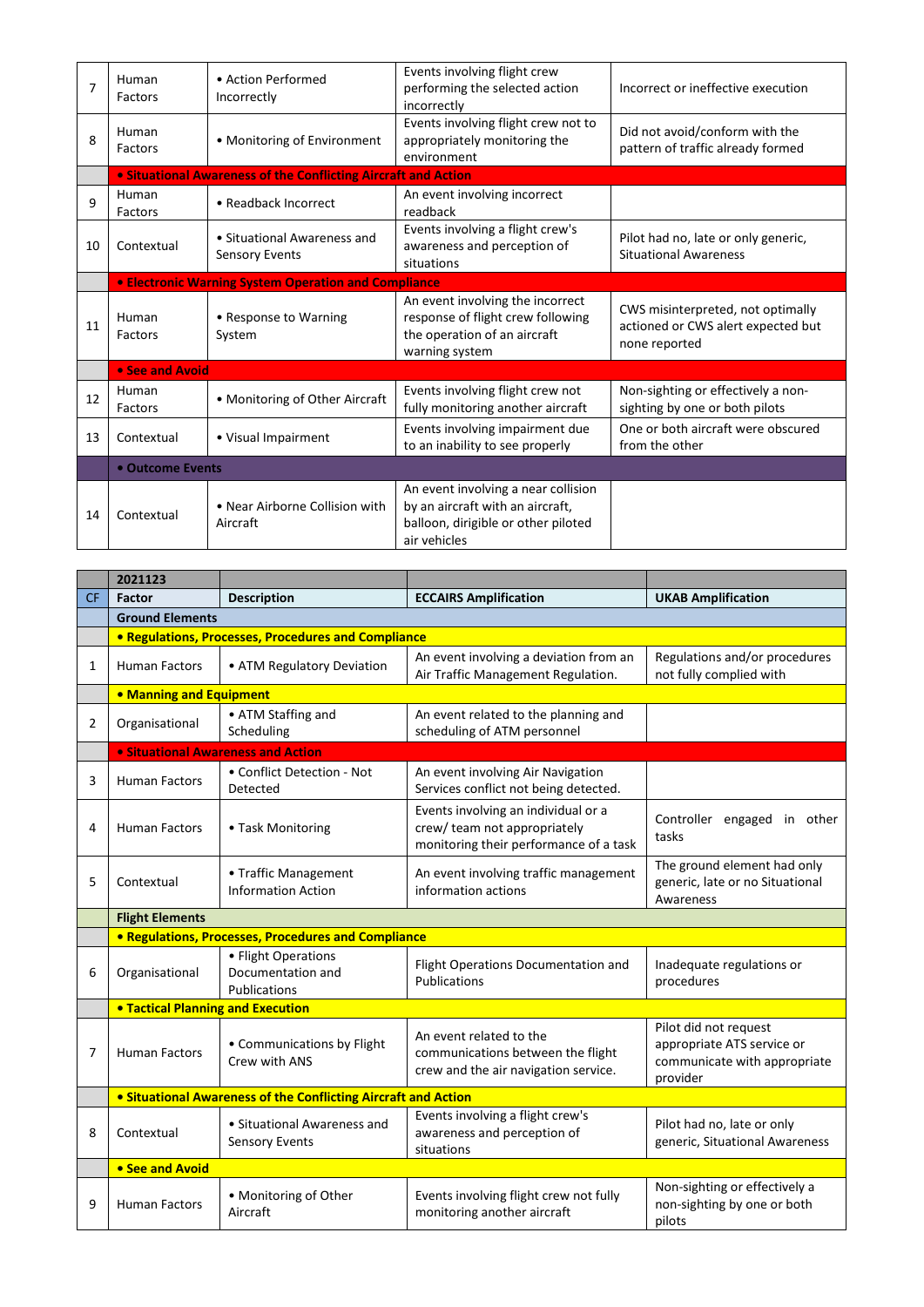| 10 | <b>Human Factors</b> | • Perception of Visual<br>Information | Events involving flight crew incorrectly<br>perceiving a situation visually and then<br>taking the wrong course of action or<br>path of movement | Pilot was concerned by the<br>proximity of the other aircraft |
|----|----------------------|---------------------------------------|--------------------------------------------------------------------------------------------------------------------------------------------------|---------------------------------------------------------------|
|    | Contextual           | • Visual Impairment                   | Events involving impairment due to an<br>inability to see properly                                                                               | One or both aircraft were<br>obscured from the other          |

|                | 2021124                |                                                                       |                                                                                                                                                          |                                                                                          |
|----------------|------------------------|-----------------------------------------------------------------------|----------------------------------------------------------------------------------------------------------------------------------------------------------|------------------------------------------------------------------------------------------|
| <b>CF</b>      | Factor                 | <b>Description</b>                                                    | <b>ECCAIRS Amplification</b>                                                                                                                             | <b>UKAB Amplification</b>                                                                |
|                | <b>Flight Elements</b> |                                                                       |                                                                                                                                                          |                                                                                          |
|                |                        | <b>. Tactical Planning and Execution</b>                              |                                                                                                                                                          |                                                                                          |
| $\mathbf{1}$   | Human<br>Factors       | • Accuracy of Communication                                           | Events involving flight crew using<br>inaccurate communication - wrong<br>or incomplete information provided                                             | Ineffective communication of<br>intentions                                               |
| $\overline{2}$ | Human<br>Factors       | • Insufficient Decision/Plan                                          | Events involving flight crew not<br>making a sufficiently detailed<br>decision or plan to meet the needs<br>of the situation                             | Inadequate plan adaption                                                                 |
| 3              | Human<br>Factors       | • Monitoring of Environment                                           | Events involving flight crew not to<br>appropriately monitoring the<br>environment                                                                       | Did not avoid/conform with the<br>pattern of traffic already formed                      |
|                |                        | <b>• Situational Awareness of the Conflicting Aircraft and Action</b> |                                                                                                                                                          |                                                                                          |
| 4              | Human<br>Factors       | • Lack of Communication                                               | Events involving flight crew that did<br>not communicate enough - not<br>enough communication                                                            | Pilot did not request additional<br>information                                          |
| 5              | Contextual             | • Situational Awareness and<br><b>Sensory Events</b>                  | Events involving a flight crew's<br>awareness and perception of<br>situations                                                                            | Pilot had no, late or only generic,<br><b>Situational Awareness</b>                      |
|                |                        | <b>• Electronic Warning System Operation and Compliance</b>           |                                                                                                                                                          |                                                                                          |
| 6              | Technical              | • ACAS/TCAS System Failure                                            | An event involving the system<br>which provides information to<br>determine aircraft position and is<br>primarily independent of ground<br>installations | Incompatible CWS equipment                                                               |
| 7              | Human<br>Factors       | • Response to Warning System                                          | An event involving the incorrect<br>response of flight crew following<br>the operation of an aircraft warning<br>system                                  | CWS misinterpreted, not optimally<br>actioned or CWS alert expected but<br>none reported |
|                | • See and Avoid        |                                                                       |                                                                                                                                                          |                                                                                          |
| 8              | Human<br>Factors       | • Monitoring of Other Aircraft                                        | Events involving flight crew not fully<br>monitoring another aircraft                                                                                    | Non-sighting or effectively a non-<br>sighting by one or both pilots                     |
| 9              | Human<br>Factors       | • Perception of Visual<br>Information                                 | Events involving flight crew<br>incorrectly perceiving a situation<br>visually and then taking the wrong<br>course of action or path of<br>movement      | Pilot was concerned by the proximity of<br>the other aircraft                            |
|                | • Outcome Events       |                                                                       |                                                                                                                                                          |                                                                                          |
| 10             | Contextual             | • Near Airborne Collision with<br>Aircraft                            | An event involving a near collision<br>by an aircraft with an aircraft,<br>balloon, dirigible or other piloted<br>air vehicles                           |                                                                                          |

| 2021125                                              |                    |                                                                                    |                           |  |
|------------------------------------------------------|--------------------|------------------------------------------------------------------------------------|---------------------------|--|
| <b>Factor</b>                                        | <b>Description</b> | <b>ECCAIRS Amplification</b>                                                       | <b>UKAB Amplification</b> |  |
| <b>Ground Elements</b>                               |                    |                                                                                    |                           |  |
| • Electronic Warning System Operation and Compliance |                    |                                                                                    |                           |  |
| Technical                                            | • STCA Warning     | An event involving the triggering of a Short<br>Term Conflict Alert (STCA) Warning |                           |  |
| <b>Flight Elements</b>                               |                    |                                                                                    |                           |  |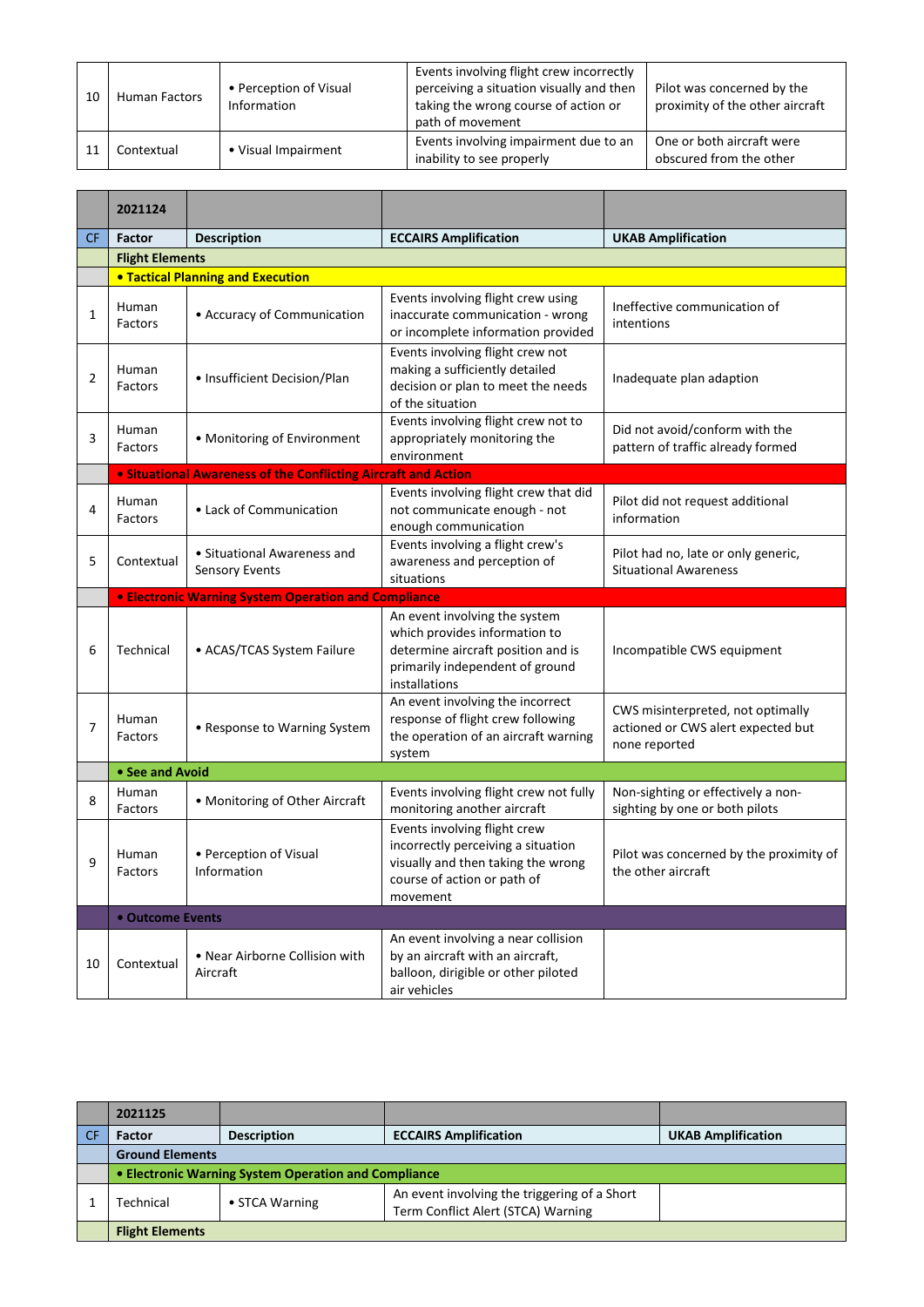|                                                      | • Situational Awareness of the Conflicting Aircraft and Action |                                                                                                                                                              |                                                                  |  |  |
|------------------------------------------------------|----------------------------------------------------------------|--------------------------------------------------------------------------------------------------------------------------------------------------------------|------------------------------------------------------------------|--|--|
| <b>Human Factors</b>                                 | • Unnecessary Action                                           | Events involving flight crew performing an<br>action that was not required                                                                                   | Pilot was concerned by the<br>proximity of the other<br>aircraft |  |  |
| • Electronic Warning System Operation and Compliance |                                                                |                                                                                                                                                              |                                                                  |  |  |
| Contextual                                           | • ACAS/TCAS RA                                                 | An event involving a genuine airborne<br>collision avoidance system/traffic alert and<br>collision avoidance system resolution<br>advisory warning triggered |                                                                  |  |  |

|                | 2021126                |                                                                |                                                                                                                                                  |                                                                     |
|----------------|------------------------|----------------------------------------------------------------|--------------------------------------------------------------------------------------------------------------------------------------------------|---------------------------------------------------------------------|
| CF.            | <b>Factor</b>          | <b>Description</b>                                             | <b>ECCAIRS Amplification</b>                                                                                                                     | <b>UKAB Amplification</b>                                           |
|                | <b>Flight Elements</b> |                                                                |                                                                                                                                                  |                                                                     |
|                |                        | • Situational Awareness of the Conflicting Aircraft and Action |                                                                                                                                                  |                                                                     |
|                | Contextual             | • Situational Awareness<br>and Sensory Events                  | Events involving a flight crew's awareness<br>and perception of situations                                                                       | Pilot had no, late or only generic,<br><b>Situational Awareness</b> |
|                | • See and Avoid        |                                                                |                                                                                                                                                  |                                                                     |
| $\overline{2}$ | <b>Human Factors</b>   | • Identification/<br>Recognition                               | Events involving flight crew not fully<br>identifying or recognising the reality of a<br>situation                                               | Late sighting by one or both<br>pilots                              |
| 3              | <b>Human Factors</b>   | • Perception of Visual<br>Information                          | Events involving flight crew incorrectly<br>perceiving a situation visually and then<br>taking the wrong course of action or path<br>of movement |                                                                     |
|                | • Outcome Events       |                                                                |                                                                                                                                                  |                                                                     |
| 4              | Contextual             | • Near Airborne Collision<br>with Aircraft                     | An event involving a near collision by an<br>aircraft with an aircraft, balloon, dirigible<br>or other piloted air vehicles                      |                                                                     |

|                | 2021127                                  |                                                                |                                                                                                                                                       |                                                                                              |
|----------------|------------------------------------------|----------------------------------------------------------------|-------------------------------------------------------------------------------------------------------------------------------------------------------|----------------------------------------------------------------------------------------------|
| <b>CF</b>      | Factor                                   | <b>Description</b>                                             | <b>ECCAIRS Amplification</b>                                                                                                                          | <b>UKAB Amplification</b>                                                                    |
|                | <b>Flight Elements</b>                   |                                                                |                                                                                                                                                       |                                                                                              |
|                | <b>• Tactical Planning and Execution</b> |                                                                |                                                                                                                                                       |                                                                                              |
| 1              | <b>Human Factors</b>                     | • Communications by<br>Flight Crew with ANS                    | An event related to the communications<br>between the flight crew and the air<br>navigation service.                                                  | Pilot did not request appropriate<br>ATS service or communicate with<br>appropriate provider |
| $\overline{2}$ | <b>Human Factors</b>                     | • Pre-flight briefing and<br>flight preparation                | An event involving incorrect, poor or<br>insufficient pre-flight briefing                                                                             |                                                                                              |
|                |                                          | • Situational Awareness of the Conflicting Aircraft and Action |                                                                                                                                                       |                                                                                              |
| 3              | Contextual                               | • Situational Awareness<br>and Sensory Events                  | Events involving a flight crew's awareness<br>and perception of situations                                                                            | Pilot had no, late or only generic,<br><b>Situational Awareness</b>                          |
|                |                                          | <b>• Electronic Warning System Operation and Compliance</b>    |                                                                                                                                                       |                                                                                              |
| 4              | Technical                                | • ACAS/TCAS System<br>Failure                                  | An event involving the system which<br>provides information to determine<br>aircraft position and is primarily<br>independent of ground installations | Incompatible CWS equipment                                                                   |
|                | • See and Avoid                          |                                                                |                                                                                                                                                       |                                                                                              |
| 5              | <b>Human Factors</b>                     | • Monitoring of Other<br>Aircraft                              | Events involving flight crew not fully<br>monitoring another aircraft                                                                                 | Non-sighting or effectively a non-<br>sighting by one or both pilots                         |
| 6              | <b>Human Factors</b>                     | • Perception of Visual<br>Information                          | Events involving flight crew incorrectly<br>perceiving a situation visually and then<br>taking the wrong course of action or path<br>of movement      | Pilot was concerned by the<br>proximity of the other aircraft                                |
| 7              | Contextual                               | • Visual Impairment                                            | Events involving impairment due to an<br>inability to see properly                                                                                    | One or both aircraft were<br>obscured from the other                                         |

| 2021128                            |                                       |                                     |                                                                                         |
|------------------------------------|---------------------------------------|-------------------------------------|-----------------------------------------------------------------------------------------|
| Factor                             | <b>Description</b>                    | <b>ECCAIRS Amplification</b>        | <b>UKAB Amplification</b>                                                               |
| <b>Ground Elements</b>             |                                       |                                     |                                                                                         |
| • Situational Awareness and Action |                                       |                                     |                                                                                         |
| Contextual                         | • ANS Flight Information<br>Provision | Provision of ANS flight information | The ATCO/FISO was not required<br>to monitor the flight under a<br><b>Basic Service</b> |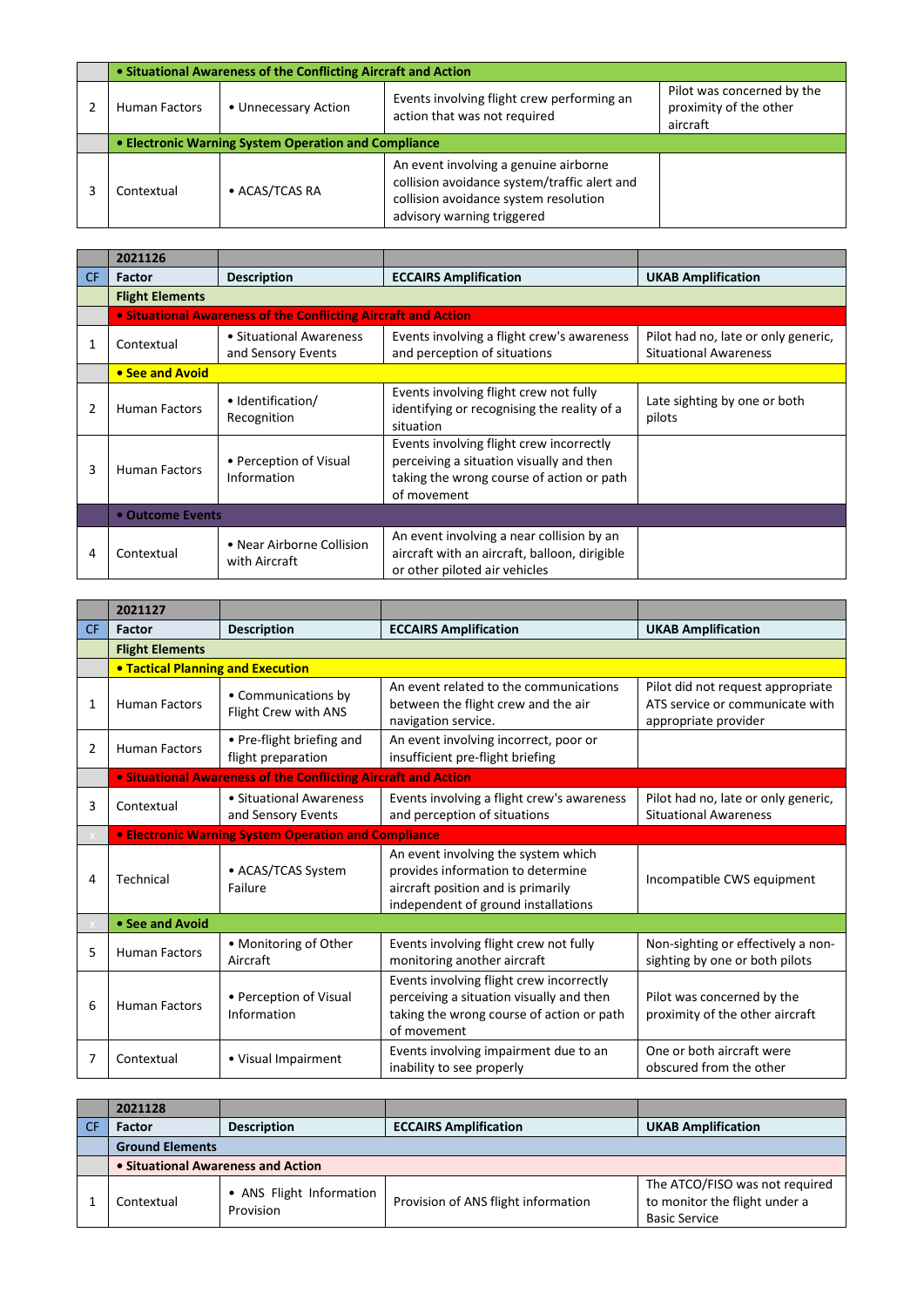|   | • Electronic Warning System Operation and Compliance           |                                               |                                                                                                    |                                                                                        |  |
|---|----------------------------------------------------------------|-----------------------------------------------|----------------------------------------------------------------------------------------------------|----------------------------------------------------------------------------------------|--|
|   | Technical                                                      | • Conflict Alert System<br>Failure            | Conflict Alert System did not function as<br>expected                                              | The Conflict Alert system did not<br>function or was not utilised in<br>this situation |  |
|   | <b>Flight Elements</b>                                         |                                               |                                                                                                    |                                                                                        |  |
|   | • Situational Awareness of the Conflicting Aircraft and Action |                                               |                                                                                                    |                                                                                        |  |
| 3 | Contextual                                                     | • Situational Awareness<br>and Sensory Events | Events involving a flight crew's<br>awareness and perception of situations                         | Pilot had no, late or only generic,<br><b>Situational Awareness</b>                    |  |
|   | • See and Avoid                                                |                                               |                                                                                                    |                                                                                        |  |
| 4 | <b>Human Factors</b>                                           | • Identification/<br>Recognition              | Events involving flight crew not fully<br>identifying or recognising the reality of a<br>situation | Late sighting by one or both<br>pilots                                                 |  |
| 5 | <b>Human Factors</b>                                           | • Monitoring of Other<br>Aircraft             | Events involving flight crew not fully<br>monitoring another aircraft                              | Non-sighting or effectively a non-<br>sighting by one or both pilots                   |  |

|                | 2021132                                  |                                                                |                                                                                                                                                  |                                                                                     |  |  |
|----------------|------------------------------------------|----------------------------------------------------------------|--------------------------------------------------------------------------------------------------------------------------------------------------|-------------------------------------------------------------------------------------|--|--|
| CF.            | Factor                                   | <b>Description</b>                                             | <b>ECCAIRS Amplification</b>                                                                                                                     | <b>UKAB Amplification</b>                                                           |  |  |
|                | <b>Flight Elements</b>                   |                                                                |                                                                                                                                                  |                                                                                     |  |  |
|                | <b>. Tactical Planning and Execution</b> |                                                                |                                                                                                                                                  |                                                                                     |  |  |
| 1              | <b>Human Factors</b>                     | • Insufficient Decision/Plan                                   | Events involving flight crew not making<br>a sufficiently detailed decision or plan<br>to meet the needs of the situation                        | Inadequate plan adaption                                                            |  |  |
|                |                                          | • Situational Awareness of the Conflicting Aircraft and Action |                                                                                                                                                  |                                                                                     |  |  |
| $\overline{2}$ | <b>Human Factors</b>                     | • Lack of Action                                               | Events involving flight crew not taking<br>any action at all when they should have<br>done so                                                    | Pilot flew close enough to<br>cause concern despite<br><b>Situational Awareness</b> |  |  |
| 3              | Contextual                               | • Situational Awareness and<br>Sensory Events                  | Events involving a flight crew's<br>awareness and perception of situations                                                                       | Pilot had no, late or only<br>generic, Situational Awareness                        |  |  |
|                |                                          | • Electronic Warning System Operation and Compliance           |                                                                                                                                                  |                                                                                     |  |  |
| 4              | Contextual                               | • Other warning system<br>operation                            | An event involving a genuine warning<br>from an airborne system other than<br>TCAS.                                                              |                                                                                     |  |  |
|                | • See and Avoid                          |                                                                |                                                                                                                                                  |                                                                                     |  |  |
| 5              | <b>Human Factors</b>                     | $\bullet$ Lack of Individual Risk<br>Perception                | Events involving flight crew not fully<br>appreciating the risk of a particular<br>course of action                                              | Pilot flew close enough to<br>cause concern                                         |  |  |
| 6              | <b>Human Factors</b>                     | • Perception of Visual<br>Information                          | Events involving flight crew incorrectly<br>perceiving a situation visually and then<br>taking the wrong course of action or<br>path of movement | Pilot was concerned by the<br>proximity of the other aircraft                       |  |  |

|           | 2021135                           |                                                     |                                                                                                             |                                                                             |
|-----------|-----------------------------------|-----------------------------------------------------|-------------------------------------------------------------------------------------------------------------|-----------------------------------------------------------------------------|
| <b>CF</b> | <b>Factor</b>                     | <b>Description</b>                                  | <b>ECCAIRS Amplification</b>                                                                                | <b>UKAB Amplification</b>                                                   |
|           | <b>Ground Elements</b>            |                                                     |                                                                                                             |                                                                             |
|           | • Manning and Equipment           |                                                     |                                                                                                             |                                                                             |
| 1         | Technical                         | • Radar Coverage                                    | Radar Coverage                                                                                              | Non-functional or unavailable                                               |
|           |                                   | • Situational Awareness and Action                  |                                                                                                             |                                                                             |
| 2         | <b>Human Factors</b>              | • Conflict Detection - Not<br>Detected              | An event involving Air Navigation<br>Services conflict not being detected.                                  |                                                                             |
| 3         | Contextual                        | • Traffic Management<br><b>Information Action</b>   | An event involving traffic management<br>information actions                                                | The ground element had only<br>generic, late or no Situational<br>Awareness |
|           | <b>Flight Elements</b>            |                                                     |                                                                                                             |                                                                             |
|           |                                   | • Regulations, Processes, Procedures and Compliance |                                                                                                             |                                                                             |
| 4         | <b>Human Factors</b>              | • Use of policy/Procedures                          | Events involving the use of the relevant<br>policy or procedures by flight crew                             | Regulations and/or procedures<br>not complied with                          |
|           | • Tactical Planning and Execution |                                                     |                                                                                                             |                                                                             |
| 5         | <b>Human Factors</b>              | • Airspace Infringement                             | An event involving an infringement /<br>unauthorized penetration of a<br>controlled or restricted airspace. | E.g. ATZ or Controlled Airspace                                             |